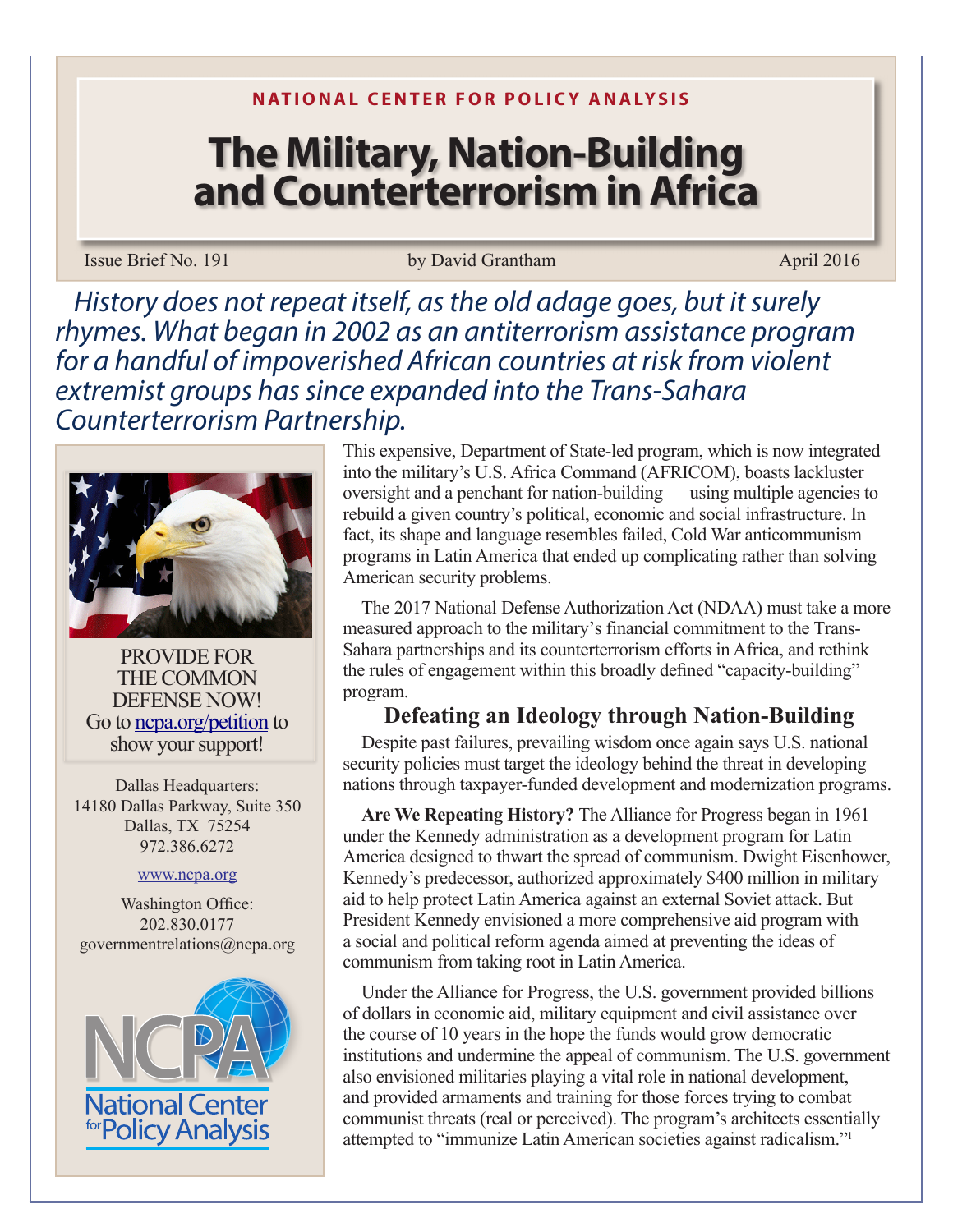# **The Military, Nation-Building and Counter-terrorism in Africa**

But the goal of modernizing Latin America proved elusive for the Kennedy administration. Income stagnated in countries that received aid and never achieved the goal of a 2.5 percent annual increase. Other barometers of success, such as literacy rates, industrial productivity and infant mortality showed little improvement. Meanwhile, the ever-present worry of losing another country to communism, as with Cuba, inspired more aggressive U.S. policies. Stopping the Soviets soon took precedence over promoting democracy or social uplift. As a result, some oppressive regimes continued to receive U.S. aid so long as they resisted communist policies.

Some Latin American leaders receiving funds diverted money and weapons intended for "hemispheric defense" to "internal security," in order to quell challenges to their authority.2 They effectively militarized development programs.<sup>3</sup> "Rather than encourage the abandonment of

authoritarian development," scholar Thomas Field writes, "political unrest justified its adoption."<sup>4</sup> American policy blurred the lines between social progress and anticommunist strategies. Social stability policies became more concerned with Soviet influence than civic improvement. Promoting democracy took a backseat to anticommunist authoritarianism. By the program's end in the mid-

1970s, military regimes hostile to free elections and social reforms controlled 13 countries in Latin America.<sup>5</sup> The Alliance for Progress and ideas of development essentially entrenched dictatorships.

**A Modern Comparison**. Current U.S. antiterrorism partnerships in Africa grew out of the smaller Pan Sahel Initiative (PSI) originally created for those African states deemed potential safe havens for terrorist groups linked to Al-Qaeda. The United States initially aimed to train and equip rapid-reaction counterterrorism forces for Chad, Mali, Mauritania and Niger; but, as with every good government venture, it expanded. In 2005, the government unveiled the partnership and brought on six more African countries, added social assistance programs and enlarged the operating budget by over 37 percent. The \$7 million-a-year initiative ballooned to \$288 million by 2013.<sup>6</sup> The partnership program now aims to stamp out violent extremism through a "holistic" approach that includes military training, development assistance,

community engagement and vocational training in order, as analyst Lesley Anne Warner notes, to build "the capacity of partner nation(s)."<sup>7</sup> Currently, the partnership program provides millions of dollars to 11 different African countries for programs with vague objectives like promoting tolerance and addressing inequality.

The U.S. military plays a central role in this "countering violent extremism" program. Under the partner program, the U.S. military trains local forces for combat, improves logistical capabilities, advocates intelligence sharing and provides military education opportunities for select African officials.<sup>8</sup> The program often uses the secretive joint special operations air detachment in Ouagadougou, Burkina Faso, and an unmanned aerial vehicle base in Niamey, Niger.<sup>9</sup> In fact, proponents of the African partnership often point to the participation of U.S.-trained counterterrorism personnel in offensive operations against terrorist-occupied northern

> Mali in 2013 as a worthwhile result of the program.

**Does Capacity-Building Even Work?** After years of expensive economic reform initiatives, living standards have actually worsened in Africa. From 1960 to 2002, Africa received \$400 billion from various Western governments, nongovernmental agencies and

development organizations. Yet, the number of people in poverty has largely increased across the continent during the same period. The World Bank — an international governmental institution that provides loans to developing countries ‒‒ provided more than \$50 billion since the early 1970s for social stability, and still most sub-Sahara African countries rank toward the bottom of the Human Development Index, which tracks a country's wellbeing through the measurement of education, health and economic circumstances.10

The United States has a poor track record of capacitybuilding in developing countries. Most famously, the government sank nearly \$60 billion into Iraq rebuilding efforts; but \$8 billion remains unaccounted for and the Islamic State still retains control over northern portions of the country.11 And, after years of development in Afghanistan, the Taliban holds more territory now than at any time since 2001.12

ended up supporting *"The Alliance for Progress* 

*dictatorships."*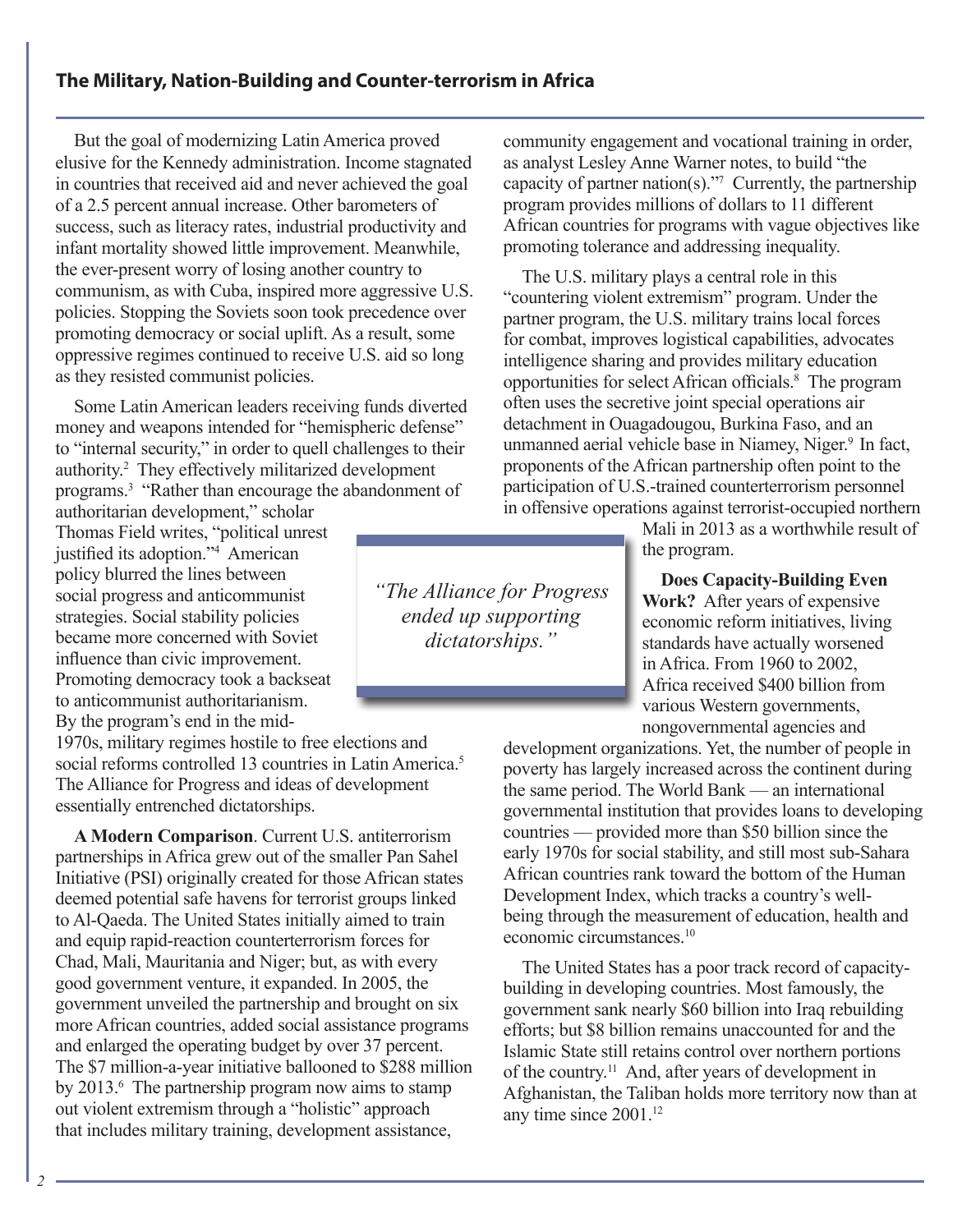

The Trans-Sahara program also assumes that promoting democratic processes will lessen the appeal of problematic ideologies, like communism or violent extremism. But even after all the money and aid that flowed into Latin America during the Alliance for Progress, socialists still held tremendous power and actually won a presidential electoral victory in Chile in 1970.

Unfortunately, democracy could usher in the radical, antidemocratic Islamist ideas that the U.S. opposes. The Muslim Brotherhood's victory in Egypt and Hamas' electoral achievements in Gaza, both known extremist groups, came through democratic processes. Meanwhile, as the Heritage Foundation reports, "Islamist leaders often employ short-term tactics that may fall in line with democratic processes, while maintaining a long-term strategy that seeks to weaken democracy."13 Pakistan and Tunisia, for example, "have active and influential Islamist

political parties, and some level of a functioning democratic process."<sup>14</sup> In Africa, "moderate" Islamists sympathetic to the very ideology the U.S. opposes could very well worm their way into the political process.

Capacity building and development for poorer nations as a tool against an ideology has yet to prove successful. There are simply too few examples in

which nation-building has stopped the threat and built a democracy in a developing country. Indeed, when directed by foreign governments, development often leads to more centralized government power and frustrated partnerships. As one report noted, "Military hardware that improves counterterrorism capabilities may also yield access and influence" to partner-nation governments to the detriment of the local population.15 And the Alliance for Progress reminds us that failures in capacity-building often precede an expanded military presence.

**Continuities between the Two Programs**. Many in the Kennedy administration believed the Alliance for Progress would be the Marshall Plan for Latin America — referring to the U.S. aid program for post-World War II rebuilding efforts in Europe.<sup>16</sup> The Kennedy administration clearly intended to nation-build.

Partner program officials, however, are more circumspect about their intentions, claiming that the antiterrorism initiative has never been and will not become the Marshall Plan for Africa.17 Officials have tried to differentiate the program from failed development ideas of the past, but all they have done is confirm their similarities.

Both the partner program and the Kennedy Administration used the Marshall Plan to define their initiatives. However, the Marshall Plan rebuilt industrialized nations. The infrastructure necessary for reconstruction already existed in Europe, so rebuilding efforts were based on a shared familiarity with the final goal. Therefore, neither the Trans-Sahara partnerships nor the Alliance for Progress can accurately be compared to the Marshall Plan.

Instead, both programs are designed to modernize poorer nations; one admitted it and the other downplays it. Each are based on the theory that importing democratic

> processes, building economic infrastructure and encouraging civic tolerance will lessen the appeal of an ideology and dissuade people from joining organizations that subscribe to it. "Capacity" today is simply a euphemism for yesterday's "development" — an idea which failed in the Alliance for Progress.

#### **There Are Notable Differences.**

The Alliance for Progress, a top-down invention of the Kennedy administration, reinforced centralized decisionmaking. The program lacked objective oversight, which left it susceptible to the impulses of a handful of U.S. officials. In contrast, the Trans-Sahara effort grew from the ground up, making it more flexible and more decentralized.18

President Kennedy also made clear that the military played a central role in the Alliance for Progress. But Trans-Sahara partner officials discourage a military emphasis. As one State Department official said, "the best offense against terrorism is in preventative development and political solutions, not in the projection of military power."19 Never mind that the military accounts for a major part of the budget. After all, the diplomatic and civic development were added later to what began as strictly a counterterrorism training program. And the U.S. military already participates in other areas of the development process, such as protecting aid shipments, as

Insert callout here. *antidemocratic Islamist "In Africa, democracy could usher in radical, ideas."*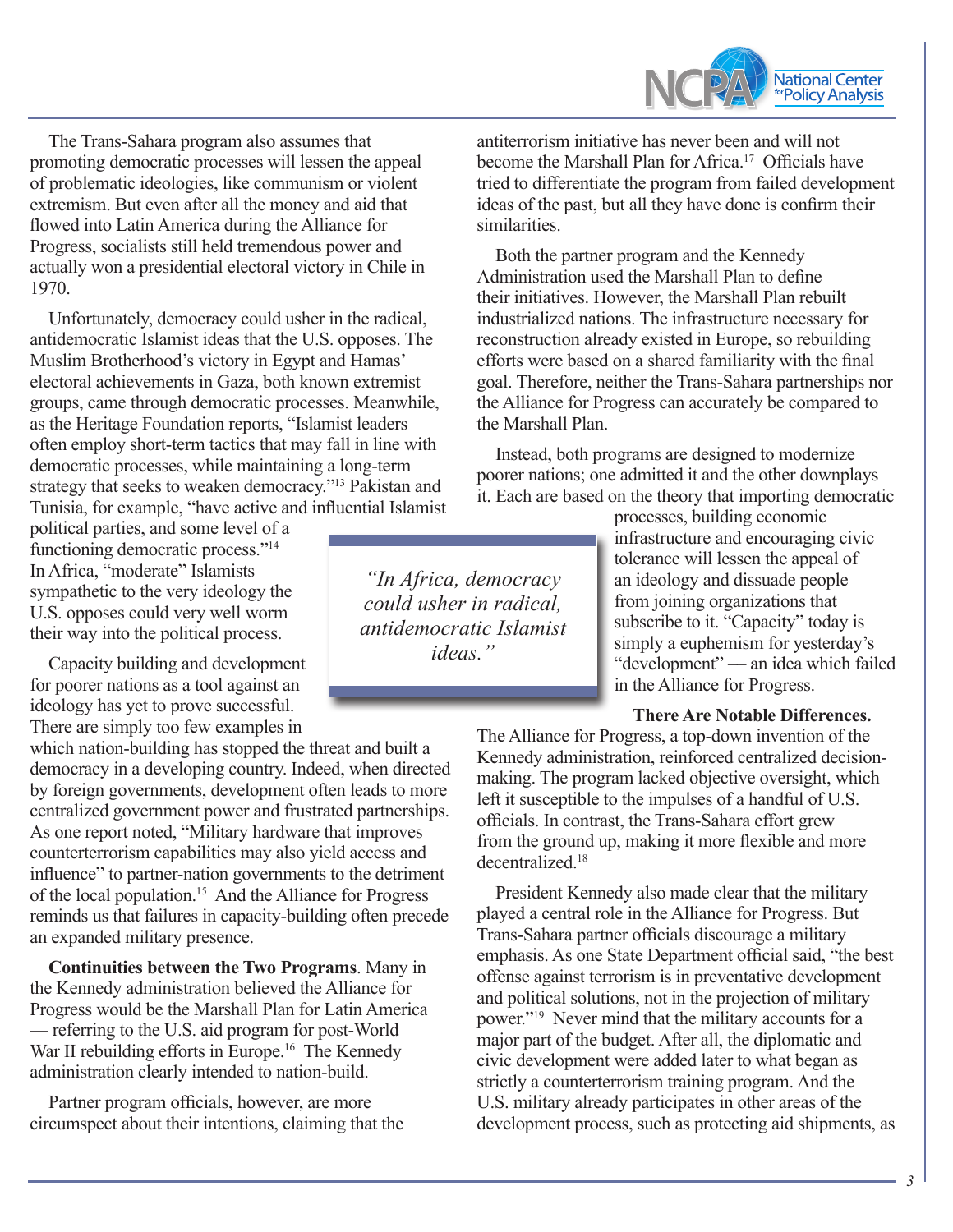military "enablers."20 The U.S. government is projecting military power whether the State Department believes it or not.

Also, unlike the Alliance for Progress, partnership officials employ vague language. Words like capacity, stakeholders and partnership distract from what is an otherwise "whole-of-government" development program.21 Language that does not agree with the actual depth and breadth of a program only obscures the actual objectives. Indeed, one 2014 report concluded that there were no "criteria of success against which performance can be measured."22 Another report from 2015 found that many security assistance programs, like the Trans-Sahara partnership, had "specific goals... [that were] often inadequately articulated…and in some cases may actually conflict with one another."<sup>23</sup>

This vague language does not explicitly define the

threat as Islamic extremism nor explain the preferred outcome. Is it solely to fight against the ideology of Boko Haram and Al-Qaeda affiliates, and not state sponsors of terror, like Iran? In other words, what does acceptable Islam look like? Also, questions remain as to whether the U.S. government would pull support from a partner country if "radicals" (which remains undefined) are elected to

office. Speaking of local government, are there safeguards in place to protect U.S. military trainers in case their partner country decides to attack a group that the current administration does not consider "radical extremists?"

This problem is a manifestation of the Obama administration's rudderless national security policies, to be sure. But the military cannot operate under such fluid nation-building criteria. That is a recipe for trouble, as the Alliance for Progress taught us.

# **The Military's Role Will Become a Problem without Better Direction**

Increased reliance on the military seems a certainty with the Trans-Sahara Counterterrorism Partnership (TSCTP) since ungoverned spaces, rampant poverty and porous borders continue to undermine stability among African partner countries. Terrorists will continue to have a pool of people from which to recruit, because those conditions will likely persist for the foreseeable future.

**Not Tracking the Money Properly***.* Just like the centralized Alliance for Progress influenced decision making, the decentralized partner program has created problems for tracking spending and monitoring outcomes. A June 2014 Government Accountability Office (GAO) report found that nearly "half of funds allocated…since 2009 have been disbursed but TSCTP program managers [were initially] unable to readily provide data on the status of funding."<sup>24</sup> The same report also found that "TSCTP's program managers do not routinely collect and assess data on the status of funding for the program, such as the amount of funds unobligated."25 As a result, managers lack the financial information required to measure performance and track allocation of funds.

The military, according to a separate report, has no single system for oversight. Military officials on the ground cannot effectively track weapons, training or manpower of those host country forces being funded.<sup>26</sup>

> This problem is only compounded where local staff do not have enough manpower to handle all the extra money. One official said "I have trouble finding a partner [country] with the capacity to implement a \$10,000…let alone a \$100,000" grant.27 For its part, AFRICOM has responded by developing a list of "absorptive capacity" for partner

countries.28 But the failure to adequately track funding could be costing the military millions of dollars.

This lack of communication and poor oversight has consequences. For example, the Pentagon has a program underway to "provide \$100 million worth of new helicopters to the Kenyan military, while State has separately pursued efforts to supply it with used helicopters."<sup>29</sup>

**Unclear Rules of Engagement.** The Leahy Amendment, most recently updated in 2014, prohibits the Department of Defense (DOD) from providing military assistance to governments of partnership countries identified as having committed human rights abuses. But determining exactly who represents a human rights violator under the law and how to respond to it remains entirely unclear, according to a 2013 government report.<sup>30</sup>

Similarly well-intentioned thinking, but ultimately unsuccessful policies, undergirded the Alliance for

information required to *"Managers lack the financial measure performance."*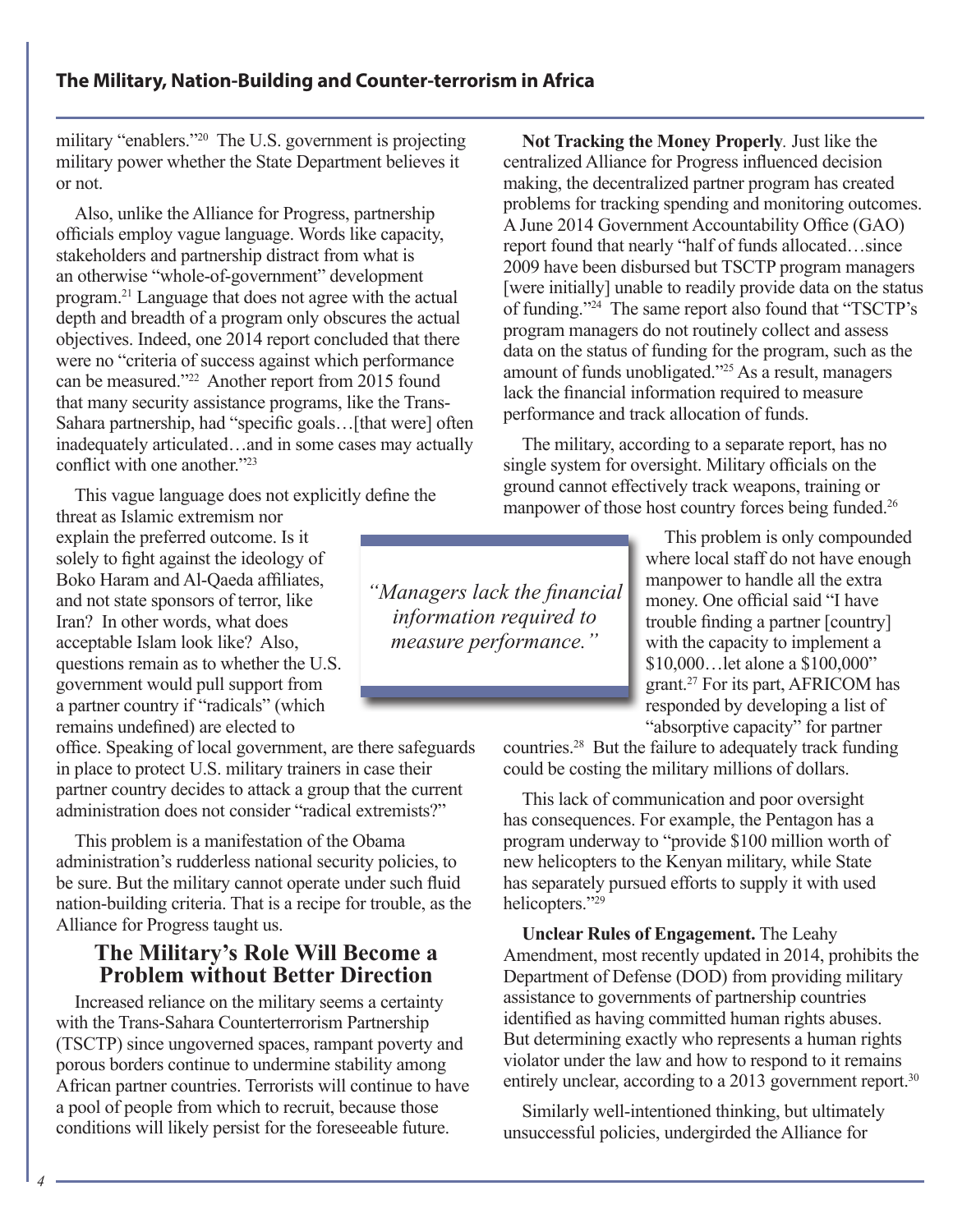

Progress. American officials recognized any support for dictators who "professed to be zealous anti-communist" would only frustrate Latin Americans and leave them "susceptible to the appeals of communism."31 The Kennedy Administration set out to forgo relationships with those governments hostile to the people they governed. These initial policies, however, did not stand for long as the American government ended up providing aid to the very dictators it had hoped to avoid.

The lack of clarity in the Leahy amendment could have consequences for Defense Department personnel on the ground. It is worth noting that military forces do not have the authority to work with partner countries' internal security groups that have arrest authority.<sup>32</sup> Nevertheless, the line between security and military is often a foggy one in development situations.

The latest policy from the Chadian government

banning the wearing of burqas is one problematic example. The Chadian government disallowed the wearing of the black, full-length covering used by Muslim women in public to hide their body and face after two suicide bombers in burqas detonated themselves in N'Djamena, Chad's capital, in June 2015, killing more than 30 people. A useful security policy to be sure, but one that might encounter

stiff resistance in some western nations on the basis of the human right to religious practices.<sup>33</sup> It is safe to assume that the Chadian military will began to treat the burqa as an automatic threat during wartime and might engage the threat with force that is prohibited under U.S. military rules of engagement.

Those U.S. defense personnel operating on the ground might be held accountable for failing to properly respond to broadly defined human rights violations that they assumed were acceptable cultural policies, especially by an administration obsessed with appearances.

Recent reporting revealed that the Pentagon and State Department are at odds over assistance to Burkina Faso, which was already "singled out for using excessive force against detainees and discriminating against women."34

## **Solutions**

Defining the threat, developing strategic rules of engagement, and finding savings within this program are just a few solutions Congress could consider with the 2017 NDAA.

**Change the Language and Define the Threat.**  Americans must know exactly what their military is fighting and why. Dr. Zuhdi Jasser, founder and president of the American Islamic Forum for Democracy, says that the U.S. government needs to change the "mantra" of countering "violent extremism" to countering "violent Islamism." This would allow us to distinguish reformers and engage with them, he argues.<sup>35</sup>

Indeed, many fighters are specifically attracted to violent Islamism. One former ISIS fighter, Mothanna Abdulsatter, admitted he was won over to the group through its "intellectualism" and deep understanding of Islam, which author Michael Weiss calls ISIS' "potent blend of Islamic hermeneutics, history, and politics." Interestingly, Weiss compared this conversion to

communism.36

The NDAA is a place to begin changing the language by specifying the threat we face. Congress should consider fighting this word manipulation as hard as it does spending cuts because words ultimately define the mission and rules of engagement.

#### **Military Investment Should Be**

**Proportional to Interests.** The U.S. military investment in Africa needs to be proportional to American interests in the area, especially at a time when the armed forces face additional cuts. The U.S. government had interests in Latin America during the Alliance for Progress. American companies had approximately \$9 billion in direct investments in Latin America in 1964, which in today's terms equals roughly \$69 billion.<sup>37</sup> Comparatively, the United States recorded somewhere between \$25 billion and \$35 billion in direct private investment for all of Africa as of 2014.38 Direct investment illustrates the questionable benefits of spending billions of dollars in Defense Department funds in Africa, while cutting troop levels.

The current strategy is not "based on what we know but rather what cannot be known: the future where we don't intervene to prevent the terrorism we think might happen."<sup>39</sup> Instead, Congress could require the Pentagon to perform a cost-benefit analysis for the Trans-Sahara

*the Pentagon to perform a "Congress could require cost-benefit analysis."*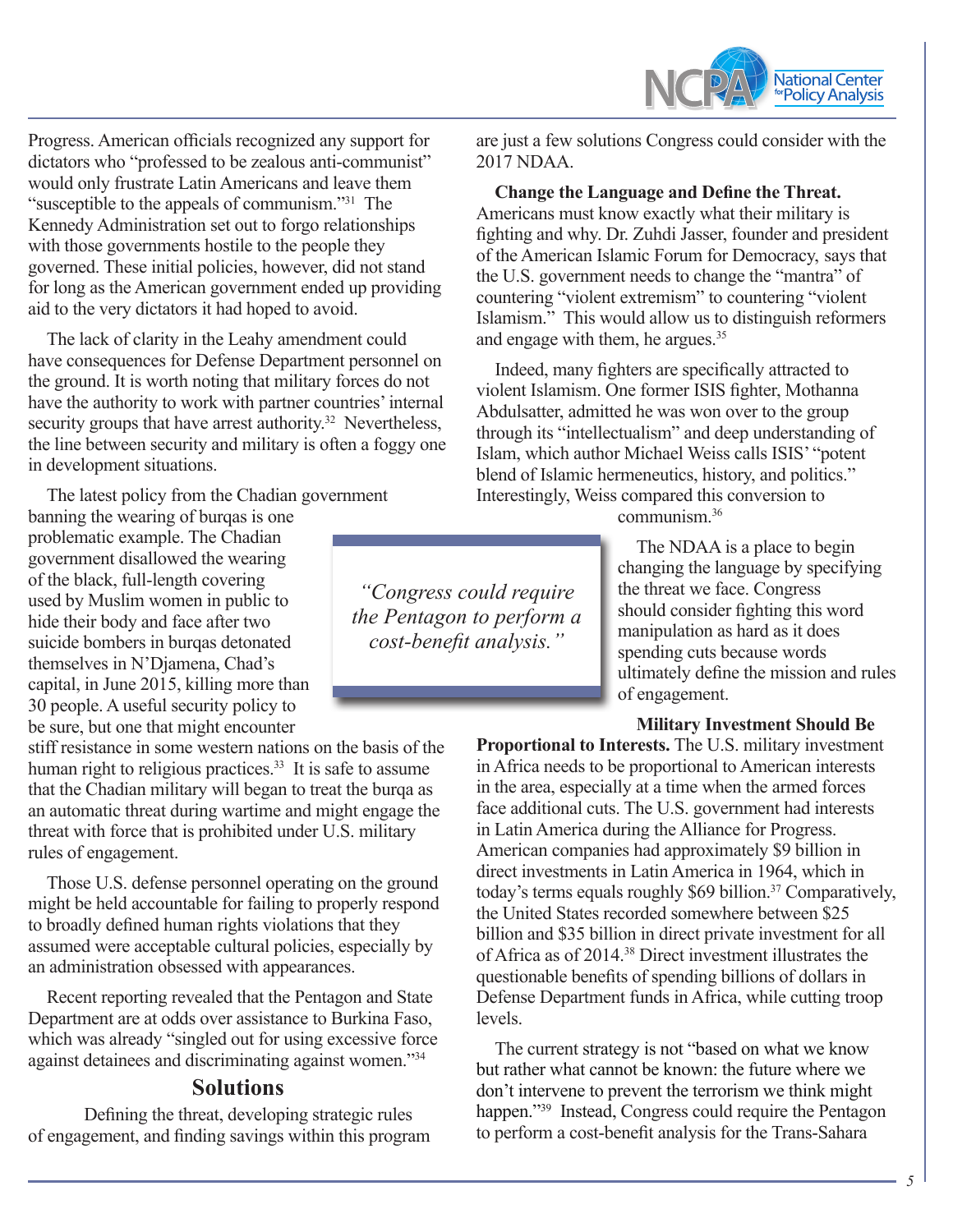# **The Military, Nation-Building and Counter-terrorism in Africa**



received \$60 million for intelligence, surveillance and reconnaissance support in 2016 and grew its headquarters staff by 285 percent between 2010 and 2012.45 That is well over \$2.5 billion to tap into.

Also, the partnership program can pull from a multitude of other appropriation accounts not subject to sequestration to fund Defense Department activity. The Peacekeeping Operations and Development Assistance accounts alone disbursed \$178 million of Trans-Sahara partnership funds from 2009 to 2013, over 50 percent of all the funds

partnership program. One measurable outcome could be "strategic access." As an example, the United States provided \$13 billion to Pakistan after 2001 to secure transit corridors used by terrorist groups to slip in and out of Afghanistan."40 The Defense Department could justify expenditures by explaining how money facilitated tactical achievements within broader national security objectives.

**Find Savings within the Different Programs.** Before considering additional troop reductions in the NDAA in order to save money, Congress could find savings in the seemingly endless list of counterterrorism programs associated with the Trans-Sahara partnership. In 2015, the government authorized over \$11 billion for Pentagon security assistance programs across the world.<sup>41</sup> The 2016 act, in particular, authorized \$100 million specifically to support national military forces in Africa. It added a one-year extension to the "building capacity of foreign security forces" programs, which was allocated more than \$344 million for 2016, according to Security Assistance Monitor.<sup>42</sup>

Separately, the Overseas Contingency Operations fund (OCO) has another \$2 billion in a Counterterrorism Partnerships subfund, which acts as a fast-cash withdraw account to fund military operations.43 There is a second subfund blandly titled "Operation and Maintenance," for which Congress appropriated at least \$210 million in fiscal year 2016.44 Meanwhile, AFRICOM

allocated during that period.<sup>46</sup> Although those accounts are administered by the State Department, Congress could require more funds from these accounts be used to support military operations.

## **Reassign Defense Duties to International Peacekeeping Operations***.* From 2013-2015, the U.S. government financed 28 percent of the total U.N. peacekeeping budget; Japan was a distant second at a little over 10 percent.47 [See the figure.]

The approved budget for 2015-2016 peacekeeping operations is \$8.27 billion.<sup>48</sup> And since every member country is legally obligated to pay its share as prescribed by Article 17 of the Charter of the United Nations, American taxpayers can expect to provide upward of \$2.3 billion for those programs in fiscal year 2015-2016.<sup>49</sup>

Moreover, most of the partner countries already receive enormous support from the U.N. through its *Integrated Strategy for the Sahel* program, which the U.N. implemented in 2013 to cover areas of security, governance, development, human rights and humanitarian issues.<sup>50</sup>

A reasonable solution here could be for the Pentagon to scale back its role in the partner program by trimming the associated funding and encouraging greater reliance on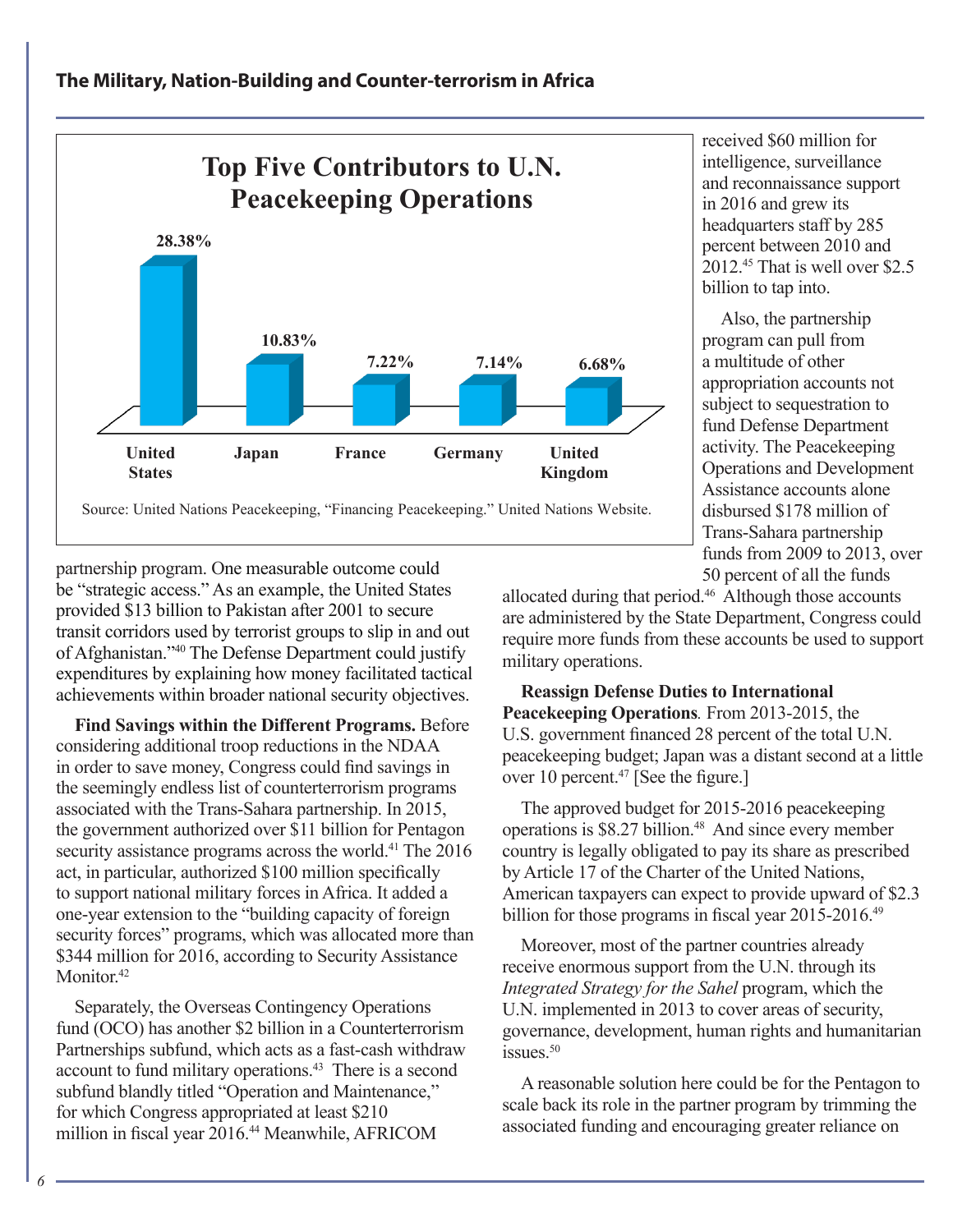

U.N. initiatives and peacekeeping that already consume billions of dollars in U.S. tax revenue.

**The European Union also Has a Presence.** The European Union's *Strategy for Security and Development in the Sahel* is another option for Trans-Sahara engagement. Program officials said they wanted "to improve multilateral donor coordination, help identify priorities, mobilize resources, and identify the necessary expertise to address needs in the region."<sup>51</sup> Here again, U.S. officials have another option to rely on beyond unilateral American security assistance programs.

**Dedicate Funds to a Quick Reaction Force**. When Mali requested support in May 2013 to repel the advance of Al Qaeda troops on its capital, the French successfully repelled them with airstrikes on the terrorist positions in a quick and cost-effective manner. The response provides a worthwhile example of how defense spending in Africa can achieve effectiveness by returning the focus to special operations' rapid response and mobilization capabilities with support from American air power.<sup>52</sup>

More broadly, Congress could also approach Africa with a precise "identify-the-threat" mindset and dedicate Defense Department resources to defeat the threat. Sen. Susan Collins (R-Maine), for example, introduced Senate bill 1632, *A Bill to Require a Regional Strategy to Address the Threat Posed by Boko Haram*, which offers a worthwhile framework for developing future counterterrorism strategies.<sup>53</sup> The proposed legislation calls for both State and Defense to submit a specific strategy for helping Nigeria and those relevant countries threatened by Boko Haram. The bill uses language similar to the Trans-Sahara Counterterrorism Partnership, but has more exact requirements.

# **Conclusion**

Capacity-building is development for the 21st century. Instead of pouring money into broad, undefined capacity programs and sacrificing military readiness, the Pentagon should fund a light, quick-reaction force and coordinate assistance efforts with U.N. peacekeeping operations and other multinational agencies on the ground. That is money better spent.

*David Grantham is a senior fellow with the National Center for Policy Analysis.*

# **Notes**

1. Stephen Rabe, *Most Dangerous Area in the World: John F. Kennedy Confronts Communist Revolution in Latin America* (Chapel Hill: University of North Carolina Press, 1999), page 8.

2. Ibid.

3. Thomas Field Jr., *From Development to Dictatorship: Bolivia and the Alliance for Progress in the Kennedy Era*  (Ithaca, N.Y.: Cornell University Press, 2014), pages 79-81.

4. Ibid., page 51.

5. Allen Wells, "Latin America During the Cold War," *Primary Source*, May 27, 2015.

6. Lesley Anne Warner, "Catch-22 in the Sahel," *National Interest*, April 3, 2014; and "Combating Terrorism: U.S. Efforts in Northwest Africa Would be Strengthened by Enhanced Program Management," Report to the U.S. Senate Committee on Foreign Relations, U.S. Government Accountability Office, June 2014.

7. Lesley Anne Warner, "Catch-22 in the Sahel."

8. Ibid., page 37.

9. Lesley Anne Warner, "Nine Questions About the Trans Sahara Counterterrorism Partnership You Were Too Embarrassed to Ask," WarontheRocks.com, April 8, 2014.

10. George B.N. Ayittey, "The Failure of World Bank Policies in Africa," Testimony before the Economic Affairs Subcommittee of the Senate Foreign Relations Committee, September 12, 2002.

11. Luis Martinez, "U.S. May Have Wasted \$8 billion in Effort to Rebuild Iraq," ABC News, March 6, 2013.

12. Sudarsan Raghavan, "A Year of Taliban Gains Shows that 'we haven't delivered,' top Afghan official says," *Washington Post*, December 2, 2015.

13. Lisa Curtis, Charlotte Florance, Walter Lohman and James Phillips, "Pursuing a Freedom Agenda Amidst Rising Global Islamism," Heritage Foundation, November 17, 2014.

14. Ibid.

15. Dafna H. Rand and Stephen Tankel, "Security Cooperation & Assistance: Rethinking the Return on Investment," Center for New American Security, August 2015, page 10.

16. Stephen Rabe, *Most Dangerous Area in the World*, page 27.

17. Lesley Anne Warner, *The Trans Sahara Counter Terrorism Partnership: Building Partner Capacity to Counter Terrorism and Violent Extremism*, CNA Strategic Studies, March 2014, page 66.

18. "Trans-Sahara Counterterrorism Partnership (TSCTP)